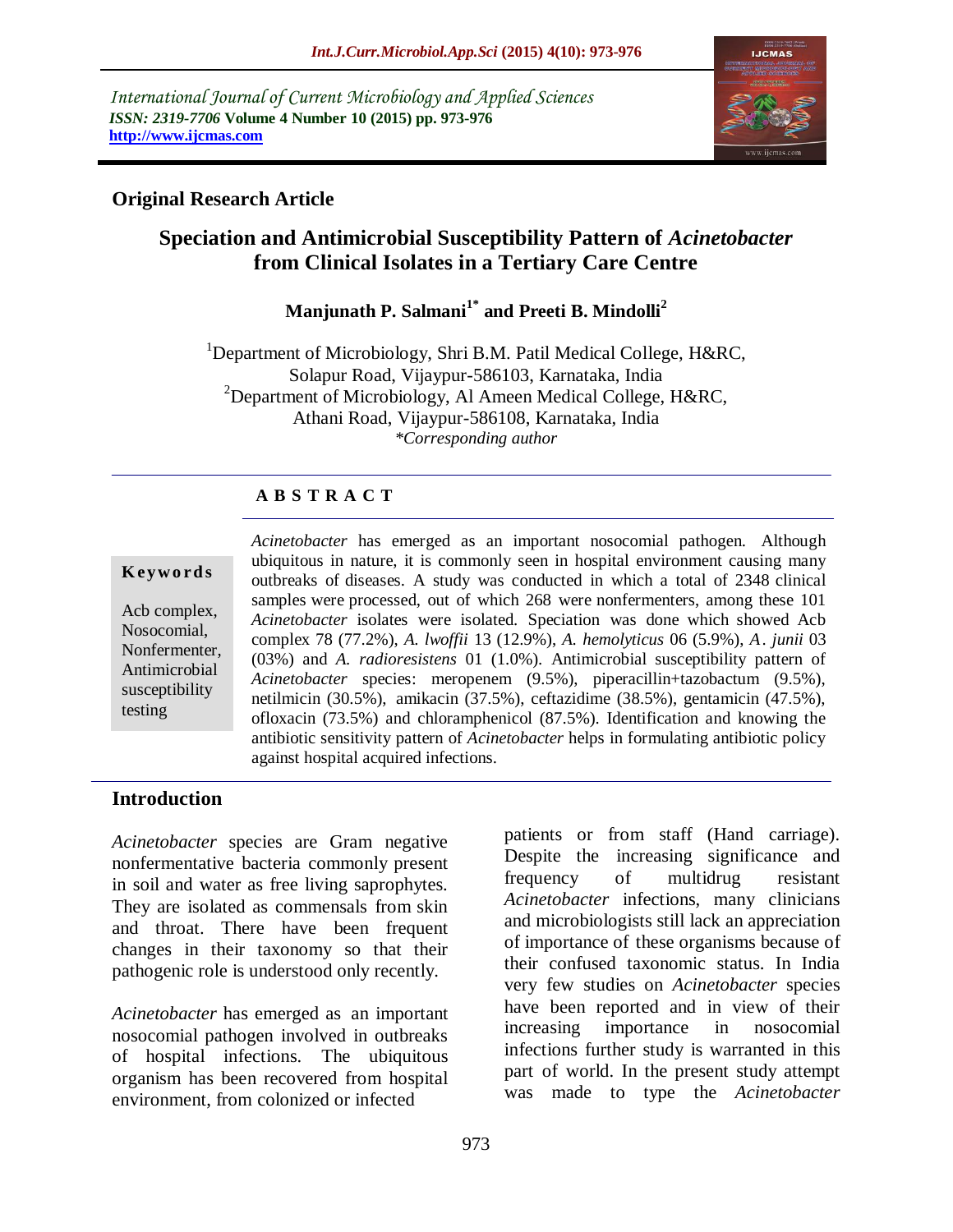isolates obtained from various sources by a simplified phenotypic identification scheme and also to determine their antimicrobial susceptibility.

#### **Materials and Methods**

The study was conducted in the Department of Microbiology, Shri B.M. Patil Medical College, H&RC, Vijaypur from September 2014 to August 2015. A total 2348 specimens like blood, sputum, pus, CSF and other body fluids from patients of different age group admitted in various medical wards, surgical wards and ICU were collected. These specimens were subjected to simplified phenotypic identification scheme and antimicrobial susceptibility testing was done.

Presumptive identification of *Acinetobacter* was made by inoculation on MacConkey agar medium and incubated at 37°C for 24 hours. Urine samples were inoculated on CLED. All non-lactose fermenters were subjected to Gram staining, oxidase test, hanging drop preparation and catalase test. *Acinetobacter* are Gram negative bacilli or coccobacilli, oxidase negative, nonmotile and catalase positive.

Speciation was done on the basis of glucose oxidation, gelatin liquefaction, hemolysis, growth at 37°C and 42°C, malonate assimilation and susceptibility to chloramphenicol. Antimicrobial susceptibility testing was done by Kirby-Bauer disc diffusion method for meropenem, piperacillin+tazobactum, netilimicin, amikacin, ceftazidime, gentamicin, ofloxacin and chloramphenicol.

#### **Results and Discussion**

Nonfermenter isolates accounted for 11.4% (268) and *Acinetobacter* isolates accounted for 4.3% (101) of total number of organisms isolated during study period (Table 1).

Pseudomonas was the most common nonfermenter (57% of total nonfermenters) isolated. Male to Female ratio was 1.6:1. *Acinetobacter* infection was more common in patients of age more than 45 years. Most of these patients had respiratory problems like chronic obstructive pulmonary disease (COPD), bronchial asthma and respiratory failure. Infection in neonates was common in preterm babies. In 87.5% (175 isolates) samples, growth was monomicrobial and 12.5% (25 isolates) samples, growth were polymicrobial. *E. coli* was the most common associated organism with *Acinetobacter*. *Staphylococcus aureus* was associated organism in case of wound infection, cellulites and abscess. In our study *Acinetobacter* was isolated more commonly from surgical wards 61(30.5%) followed by ICU 54 (27%), pediatric ward 38 (19%) medical ward 33(16.5%), burn unit 10 (5%) and 2 isolates were isolated from humidifier ventilator and 2 isolates from OT table.

The present study shows more strains belonging to Acb complex (77.2% of total *Acinetobacter* isolates) than non-Acb complex. Other species include *A. lwoffii* 25 isolates (12.9%), *A. hemolyticus* 12 isolates (5.9%), *A. junii* 06 (03%). A single *A. radioresistens* was isolated from patient admitted in burn ward which was multidrug resistant (Table 2). Study conducted by Prashanth et al in 2004 showed isolation of Acb complex in 71%, *A. lwoffii* in 20.3%, *A. johnsonii* 1.6%, *A. hemolyticus* 3.38%, *A. junii* 1.6% and DNA group 1.6% (14).

Isolation rate was higher from pus, majority of them were from cellulitis and wound infections. Isolation rate from blood was 14% which is slightly higher compared to those from USA, France, Belgium (7–9.3%).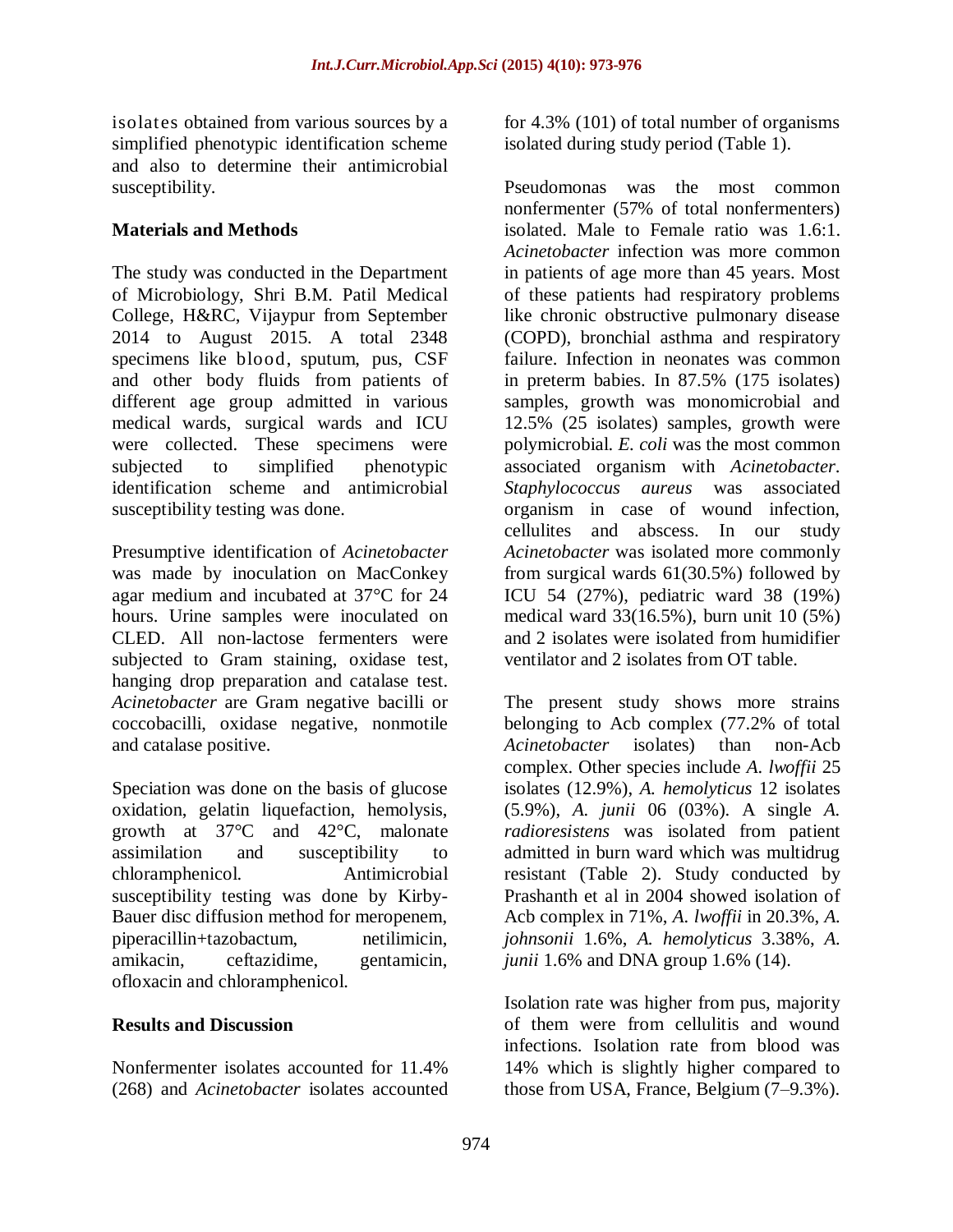| <b>Specimen</b>     | <b>Total number</b> | <b>Nonfermenters</b> | Acinetobacter |
|---------------------|---------------------|----------------------|---------------|
| Pus/swab            | 678                 | 83                   | 29            |
| Urine               | 600                 | 66                   | 28            |
| Sputum              |                     | 50                   |               |
| <b>Blood</b>        | 475                 |                      |               |
| CSF                 |                     | 04                   |               |
| Others (TA, ET tip) |                     |                      | )4            |
| Total               | 2348                | 268                  |               |

|  |  |  | <b>Table.1</b> Number of non-fermenters and <i>Acinetobacter</i> isolated from various samples |  |  |  |  |  |  |  |
|--|--|--|------------------------------------------------------------------------------------------------|--|--|--|--|--|--|--|
|--|--|--|------------------------------------------------------------------------------------------------|--|--|--|--|--|--|--|

TA-Tracheal aspirate; ET-Endotracheal tube

**Table.2** Identification scheme of *Acinetobacter* species

| <b>Species</b>            | <b>Hemolysis</b> |                | Growth                   | OF        | Arg            | Mal    | <b>Gelatin</b> | <b>C-sensitivity</b> |
|---------------------------|------------------|----------------|--------------------------|-----------|----------------|--------|----------------|----------------------|
| (Total number)            | on B/A           | $37^{\circ}$ C | $42^{\circ}$ C           | test      |                |        | Liquefaction   |                      |
| Acb complex<br>(156)      |                  | $^{+}$         | $^{+}$                   | S         | $^{+}$         | $+$    |                | $\mathbf R$          |
| A. lwoffii<br>(25)        |                  | $^{+}$         | $\overline{\phantom{a}}$ | <b>NS</b> | $\overline{a}$ | $+$    |                | S                    |
| A. hemolyticus<br>(12)    | $+$              | $^{+}$         |                          | S         | $^{+}$         |        | $+$            | $\mathbf R$          |
| A. junii<br>(06)          |                  | $^{+}$         | $\overline{\phantom{0}}$ | <b>NS</b> | $+$            |        |                | $\mathbf R$          |
| A. radioresistens<br>(01) |                  | $^{+}$         |                          | <b>NS</b> | $+$            | $^{+}$ |                | $\mathbf R$          |

Arg - Arginine; Mal-Malonate; C - Chloramphenicol; S - Saccharolytic; NS - Nonsaccharolytic; S - Sensitive; R \* Resistant.

Most of them were from preterm and septicaemic patients. Studies from various countries have shown predominance of isolation from urine  $(21-27\%)$ , tracheobronchial secretions (24.8–48.8%). *Acinetobacter* were also isolated from urine (28%) and sputum (25%). A single isolate of Acb complex was isolated from CSF in an adult female patient of 32 years suffering from meningitis. The male to female ratio is 1.6:1 which is similar to the study done in Hong Kong by Ng *et al.* (1996). In 87.5% cases infection was due to monomicrobial *Acinetobacter* infection and in 12.5% cases it was due to polymicrobial. *E. coli* 09 (36%) was the most common associated organism. In the study conducted by Joshi *et* 

*al.* (2006), monomicrobial infection accounted for 71.2% and 28.8% was polymicrobial infection. These polymicrobial infections were more resistant to treatment and morbidity was high in these patients. Most of the isolates were from surgical wards (30.5%), ICU (27%) and pediatric ward 38 (19%). Most of them had undergone invasive procedure like intravascular catheterization, mechanical ventilation and prior surgery. In a study conducted by Anupurba and Sen in 2005, 20.8% of *Acinetobacter* were isolated from ICU, whereas in present study it is 27%. This shows increasing trend of *Acinetobacter* to cause nosocomial infections. One of the most striking features